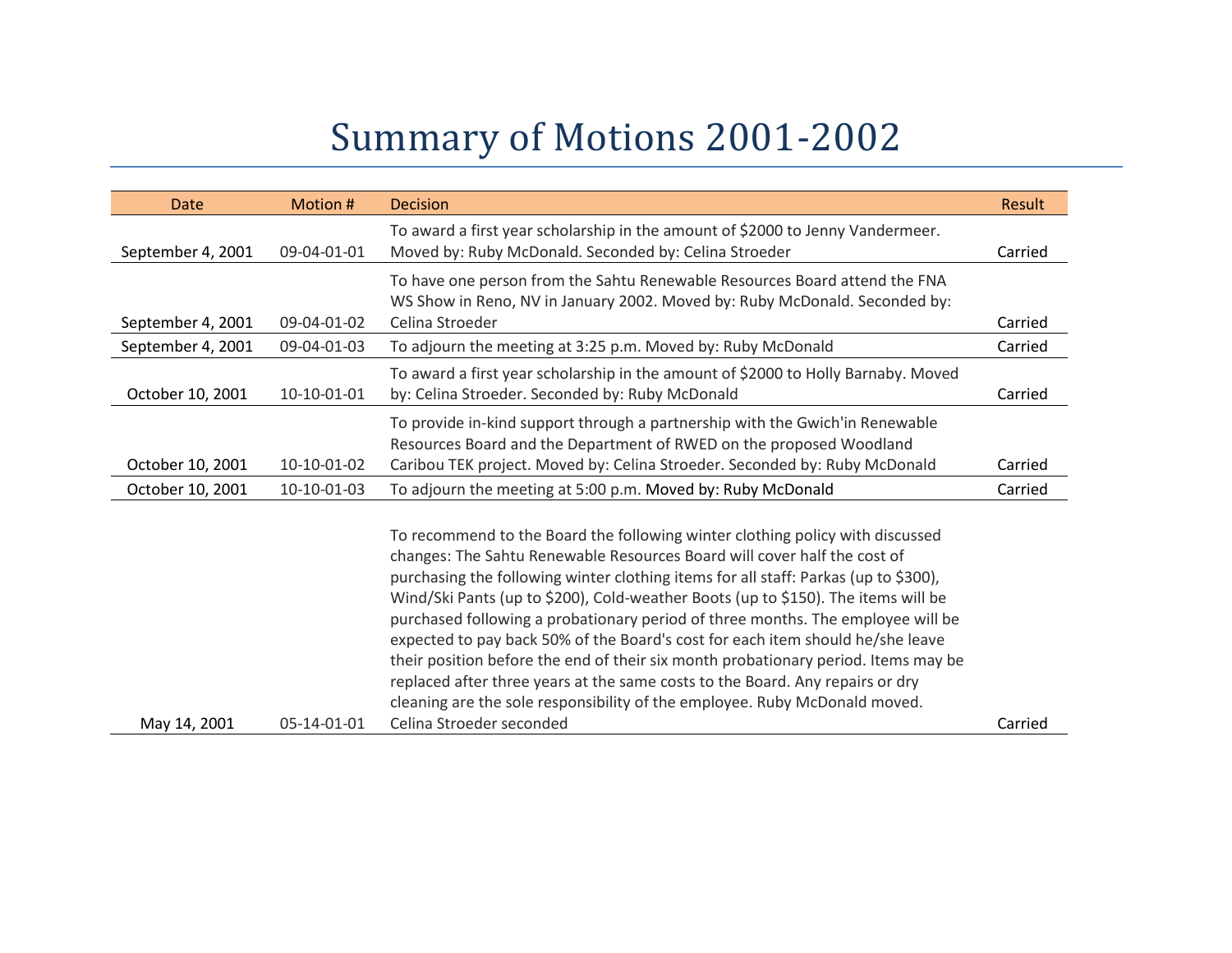| May 14, 2001     | 05-14-01-02 | To recommend to the Board the following board meeting location and frequency<br>policy with discussed changes: 4.2.1 Location- Meetings will be conducted at a<br>convenient location in the SSA. 4.2.2 Frequency- The Board should meet at least<br>two times per year and may meet as often as it deems necessary. An annual<br>schedule for meetings should be established so that the members, the public and<br>Board staff can adequately plan and prepare for meetings. Ruby McDonald moved.<br>Celina Stroeder seconded | Carried |
|------------------|-------------|---------------------------------------------------------------------------------------------------------------------------------------------------------------------------------------------------------------------------------------------------------------------------------------------------------------------------------------------------------------------------------------------------------------------------------------------------------------------------------------------------------------------------------|---------|
| May 14, 2001     | 05-14-01-03 | To purchase two (2) computers from Cal Solutions Inc. at the quoted prices and,<br>following installation, to surplus three (3) computers. Ruby McDonald moved.<br>Celina Stroeder seconded                                                                                                                                                                                                                                                                                                                                     | Carried |
| May 14, 2001     | 05-14-01-04 | To adjourn meeting at 11:50 a.m. Ruby McDonald moved. Celina Stroeder<br>seconded                                                                                                                                                                                                                                                                                                                                                                                                                                               | Carried |
| November 6, 2001 | 11-06-01-01 | To approve the board meeting agenda with additions, Moved by: Ruby McDonald.<br>Seconded by: Archie Lennie Sr.                                                                                                                                                                                                                                                                                                                                                                                                                  | Carried |
| November 7, 2001 | 11-07-01-02 | To support Deline's outfitting licence application. Moved by: Russ Hall. Seconded<br>by: Archie Lennie Sr.                                                                                                                                                                                                                                                                                                                                                                                                                      | Carried |
| November 7, 2001 | 11-07-01-03 | To advertise for executive director trainee position. Moved by: Leonard Kenny.<br>Seconded by: Paul Latour                                                                                                                                                                                                                                                                                                                                                                                                                      | Carried |
| November 7, 2001 | 11-07-01-04 | To write final letter to Judith Wright-Bird re: completion of polices & Procedures.<br>Moved by: Ruby McDonald. Seconded by: Lucy Jackson                                                                                                                                                                                                                                                                                                                                                                                       | Carried |
| November 7, 2001 | 11-07-01-05 | To seek legal opinion regarding conflict of interest issues. Moved by: Ruby<br>McDonald. Seconded by Paul Latour                                                                                                                                                                                                                                                                                                                                                                                                                | Carried |
| November 7, 2001 | 11-07-01-06 | To put approved minutes on SRRB web site. Moved by: Russ Hall. Seconded by:<br>Lucy Jackson                                                                                                                                                                                                                                                                                                                                                                                                                                     | Carried |
| November 7, 2001 | 11-07-01-07 | To adjourn meeting at 4:30 p.m. Moved by: Lucy Jackson. Seconded by: Keith<br>Hickling                                                                                                                                                                                                                                                                                                                                                                                                                                          | Carried |
| June 26, 2001    | 06-26-01-01 | To approve the Board meeting agenda with additions. Moved by: Ruby McDonald.<br>Seconded by: Russ Hall                                                                                                                                                                                                                                                                                                                                                                                                                          | Carried |
| June 26, 2001    | 06-26-01-02 | To approve the Board meeting minutes from March 6-8, 2001. Moved by: Ruby<br>McDonald. Seconded by: Lucy Jackson                                                                                                                                                                                                                                                                                                                                                                                                                | Carried |
|                  |             |                                                                                                                                                                                                                                                                                                                                                                                                                                                                                                                                 |         |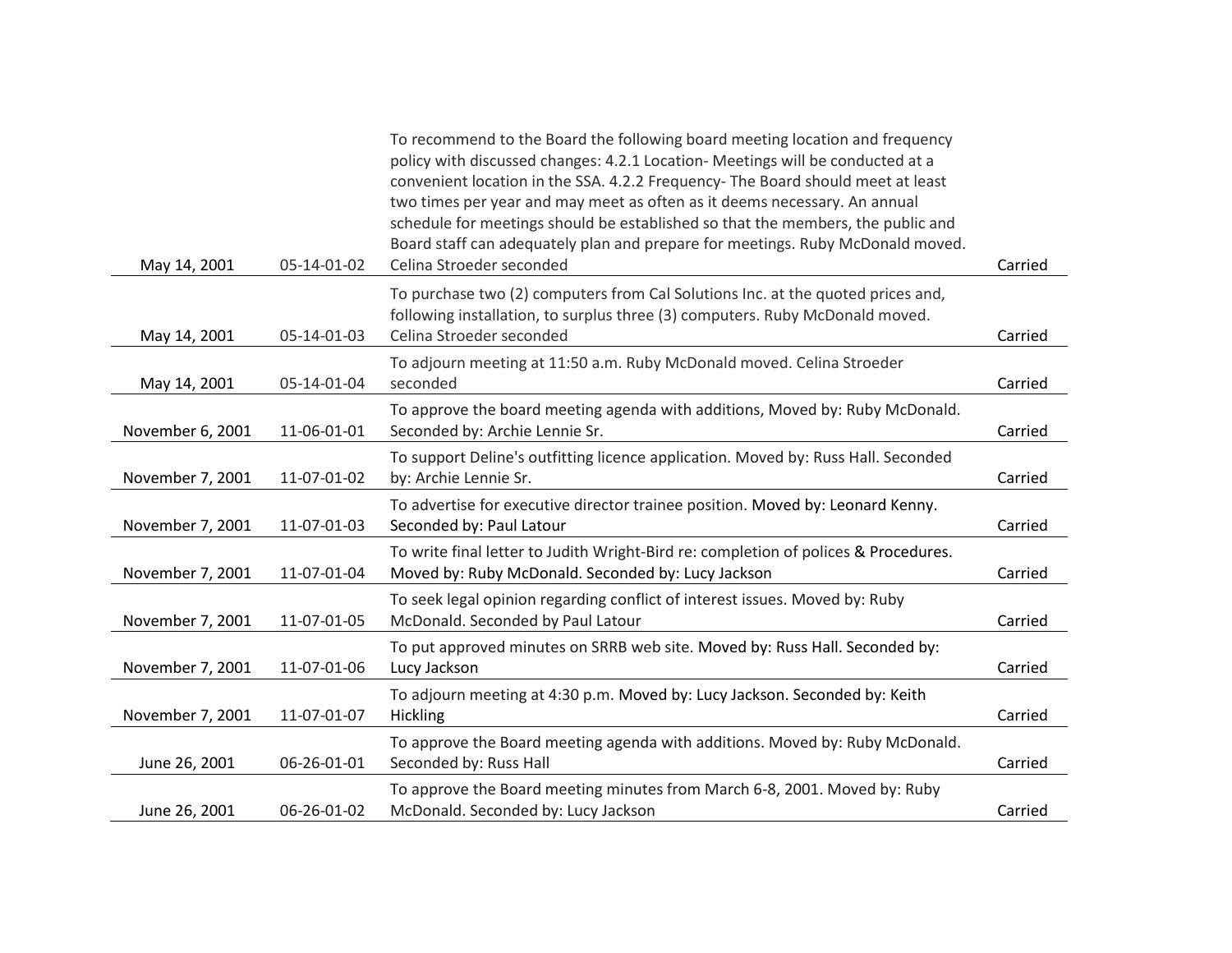| June 26, 2001 | 06-26-01-03 | To approve the Executive Committee meeting minutes from May 14, 2001. Moved<br>by: Russ Hall Seconded by: Celina Stroeder                                                                                                                                               | Carried |
|---------------|-------------|-------------------------------------------------------------------------------------------------------------------------------------------------------------------------------------------------------------------------------------------------------------------------|---------|
| June 26, 2001 | 06-26-01-04 | To approve the financial statement with the following amendments: Separate<br>Automotive into Automotive Repair & Maintenance and Automotive Gas, Change<br>Repair & Maintenance to Building Repair & Maintenance. Moved by: Norm<br>Simmons. Seconded by: Lucy Jackson | Carried |
|               |             |                                                                                                                                                                                                                                                                         |         |
|               |             | To approve the March 31, 200 I Financial Statement with amended date for Note                                                                                                                                                                                           |         |
| June 26, 2001 | 06-26-01-05 | #8 (p.7). Moved by: Russ Hall. Seconded by: Lucy Jackson                                                                                                                                                                                                                | Carried |
| June 26, 2001 | 06-26-01-06 | To approve the executive committee's recommendation (Motion #05-14-0 l-0 l) as<br>presented Moved by: Norm Simmons. Seconded by: Lucy Jackson                                                                                                                           | Carried |
|               |             | To approve the executive committee's recommendation (Motion #05-14-0 1-02) as                                                                                                                                                                                           |         |
| June 26, 2001 | 06-26-01-07 | presented. Moved by: Ruby McDonald. Seconded by: Norm Simmons                                                                                                                                                                                                           | Carried |
|               |             |                                                                                                                                                                                                                                                                         |         |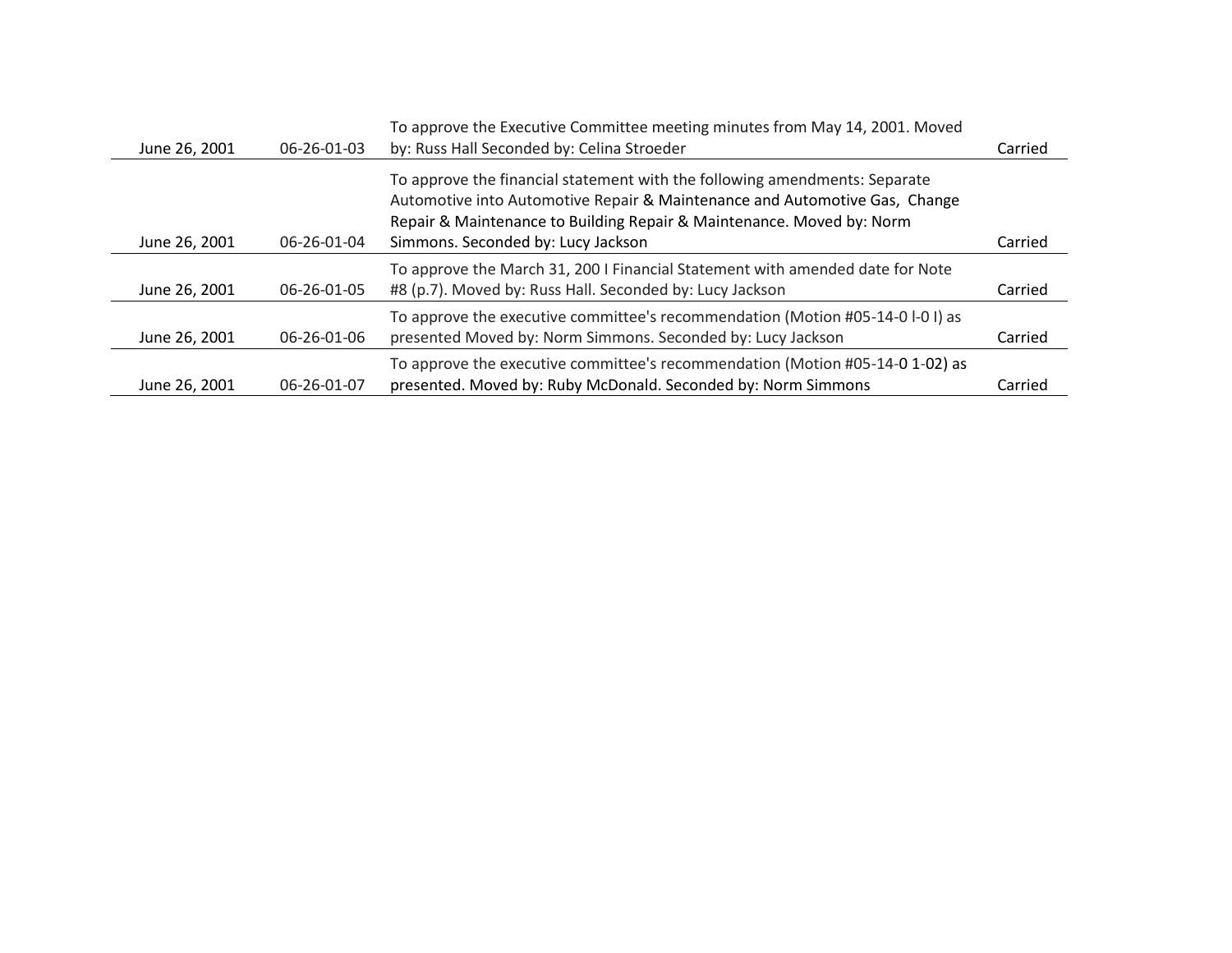|               |             | To approve the following recommendations for regulation changes with                  |         |
|---------------|-------------|---------------------------------------------------------------------------------------|---------|
|               |             | amendments: To enforce the exclusive hunting rights of Sahtu Dene-Metis               |         |
|               |             | participants on Sahtu private lands (SDMCLCA 13.4.3) 1) Non-participants will not     |         |
|               |             | be permitted to hunt on Sahtu private lands. 2) Non-participants may be permitted     |         |
|               |             | to hunt on Sahtu private lands, subject to the following: i. Individuals are required |         |
|               |             | to apply directly with the Renewable Resource Council to receive permission to        |         |
|               |             | harvest wildlife on private lands. GNWT hunting regulations will provide a map        |         |
|               |             | highlighting Sahtu private lands. ii. The Renewable Resource Council will set up      |         |
|               |             | terms and conditions of the harvest respecting species, age and sex of species,       |         |
|               |             | location, methods, quantities, seasons and duration of harvest. iii. Following the    |         |
|               |             | hunt, individuals will be required to report actual harvest information to the        |         |
|               |             | Renewable Resource Council. The harvest information shall not be included in the      |         |
|               |             | Sahtu Needs Level. iv. The Renewable Resource Council shall not charge a fee or       |         |
|               |             | receive a benefit for the act of granting a non-participant permission to harvest     |         |
|               |             | wildlife. 2. Collection of NWT Resident Harvest Data a) Harvest tags for NWT          |         |
|               |             | resident harvesters will only be issued in the SSA. b) All licensed harvesters must   |         |
|               |             | obtain tags annually from SSA vendors only (regional or local Resources, Wildlife &   |         |
|               |             | Economic Development offices). c) Following the hunt, all licensed harvesters will    |         |
|               |             | be required to report actual harvest information, including species, age and sex of   |         |
|               |             | species, location, methods, and quantities to the regional or local RWED office. 3.   |         |
|               |             | Wildlife Research Permits a) Wildlife research permits will only be issued in the     |         |
|               |             | SSA, with the exception of trans-boundary research. b) All wildlife research permit   |         |
|               |             | applications received by territorial or regional Resources, Wildlife & Economic       |         |
|               |             | Development offices must be sent to the Sahtu Renewable Resources Board office        |         |
|               |             | with suitable time to review and approve. c) The Sahtu Renewable Resources            |         |
|               |             | Board will ensure that the applicant consults affected Renewable Resource             |         |
| June 27, 2001 | 06-27-01-08 | Councils. Moved by: Russ Hall. Seconded by: Norm Simmons                              | Carried |
|               |             | To go to an in-camera session. Moved by: Ruby McDonald. Seconded by: Lucy             |         |
| June 27, 2001 | 06-27-01-09 | Jackson                                                                               | Carried |
|               |             | To come out of the in-camera session. Moved by: Ruby McDonald. Seconded by:           |         |
| June 27, 2001 | 06-27-01-10 | <b>Russ Hall</b>                                                                      | Carried |
|               |             |                                                                                       |         |
|               |             | To adjourn meeting at 2:20 p.m. Moved by: Ruby McDonald. Seconded by: Leonard         |         |
| June 27, 2001 | 06-27-01-11 | Kenny                                                                                 | Carried |